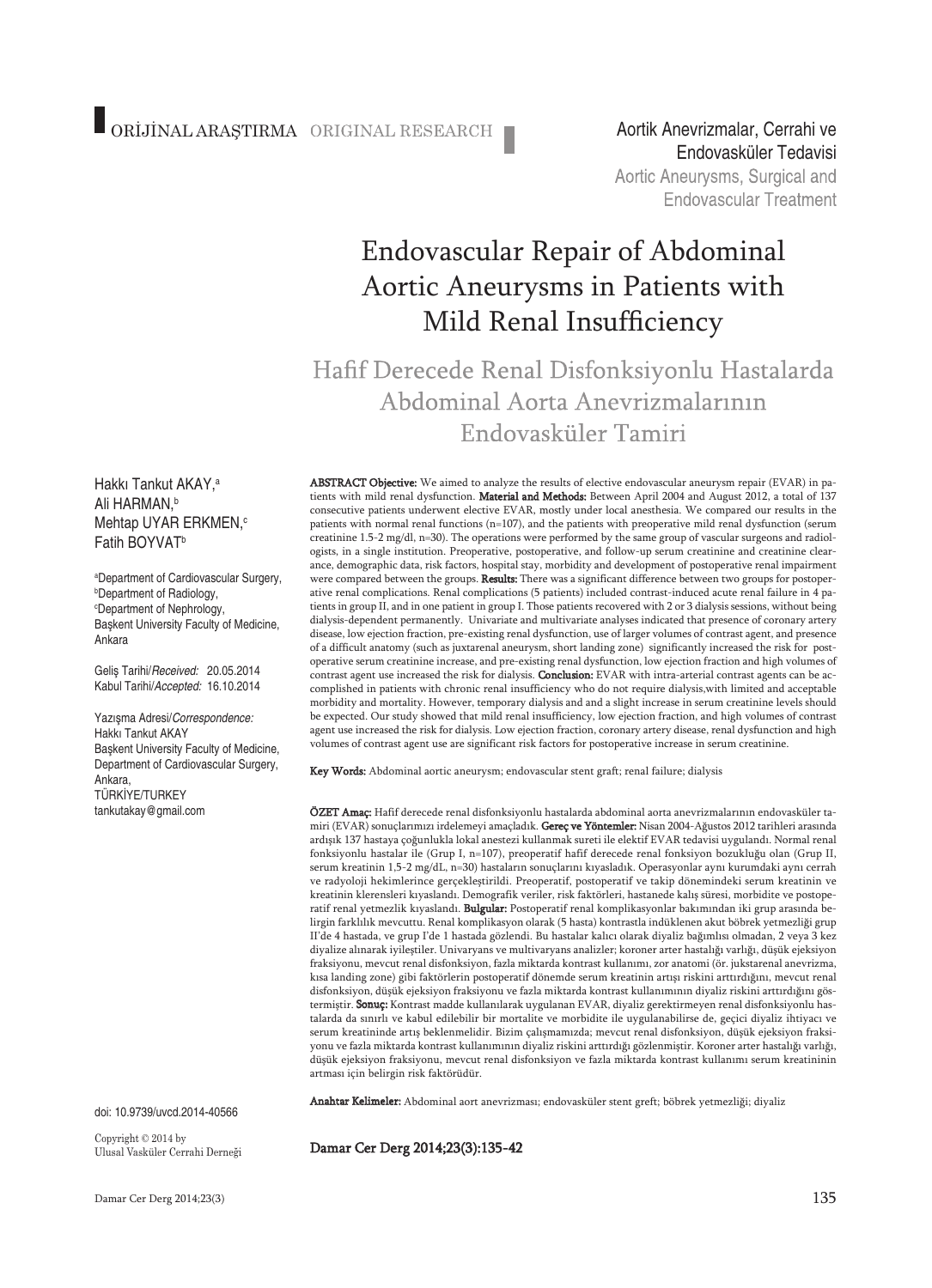atients who are candidates for abdominal aortic surgery represent a group carrying a high risk of significant morbidity and mortality due to the nature of the surgery and associated comorbidities. Therefore, endovascular aneursym repair (EVAR) has become a very good alternative. 1,2 Despite the major advantages of EVAR over open repair, there are still some problems. 3,4 It requires intra-arterial administration of radiological contrast agents which can cause impaired renal function, leading to end-stage renal disease. The aim of this study was to review and analyze the results of our patients who had renal dysfunction and underwent EVAR under local anesthesia between 2004 and 2013.

### **MATERIAL AND METHODS**

A total of 137 consecutive patients who underwent infrarenal EVAR between 2004 and 2013 were analyzed in this retrospective study. Over 9-year period, 137 patients underwent EVAR with use of intra-arterial contrast agents. Of those, 107 patients had normal renal functions (group 1), and 30 patients had pre-existing mild renal insufficiency with baseline a creatinine level 1.5-2.0 mg/dl (group 2, n=30). The exclusion criteria included chronic renal insufficiency requiring hemodialysis, symptomatic high-grade renal artery stenosis requiring renal angioplasty and stenting, and emergent cases. All patients received a detailed explanation of the procedure before surgery, and the study was approved by the Hospital's Review Board. For preoperative risk stratification, the patients were scored using American Society of Anesthesiologists (ASA) classification. All procedures were performed by the same team involving cardiovascular surgeons, interventional radiologists and anesthesiologists in a peripheral angiography suite.

Endovascular treatment was indicated for aneurysms greater than 5.5 cm in diameter. All diagnoses were made by computed tomography (CT) angiograms, and the preoperative measurements were made by the same team. All patients were evaluated by the anesthesia and cardiology departments for determining the risk status according to ASA. Patients at high risk, with severe cardiopulmonary disease, hostile abdomen, or other major comorbid conditions were offered treatment with two types of commercial endografts. The following stent grafts were used: Talent and Endurant (Medtronic, Santa Rosa, CA, USA; n=84), Excluder (W.L. Gore & Associates, Flagstaff, AZ, USA; n=53). Demographic data such as gender, age, patient status, risk factors, and body mass index were recorded and compared. Patient data were collected from the computerbased data system.

The patients were not allowed to have any oral intake 8 hours before the procedure. In the preoperative period, the drugs of the patients were continued except for antiaggregants. Premedication was administered with midazolam. A radial arterial line, two peripheral venous catheters (14 or 16 gauge), and a urinary Foley catheter were placed., A central venous catheter was used in all patients (jugular vein) routinely.

Routine precautions in patients with mild renal dysfunction included "staged contrast exposure" by operating the patient 10 days after the diagnostic CT, N-acetyl cysteine treatment, preoperative hydration, discontinuation of all nephrotoxic drugs, intraoperative administration of mannitol (0.5 g/kg intravenously), and use of a nonionic, low osmolar intra-arterial contrast agent (Optiray 350).

#### ANESTHESIA

Local anesthesia was preferred. When general anesthesia was mandatory after the failure of local anesthesia, it was done in a standard fashion. General anesthesia was induced with fentanyl 0.7-2.0 mg/kg or sufentanil 0.2-0.6 mg/kg, followed by oxygenation and administration of etomidate 0.1- 0.4 mg/kg. After loss of the lash reflex, patients were ventilated by mask with  $100\%$  O<sub>2</sub>, and rocuronium in an intubation dose of 0.6 mg/kg was injected. After that, maintenance doses of etomidate were given, or the patient was ventilated with isoflurane. Anesthesia was maintained with a mixture of fentanyl, rocuronium and an oxygen – isoflurane mixture.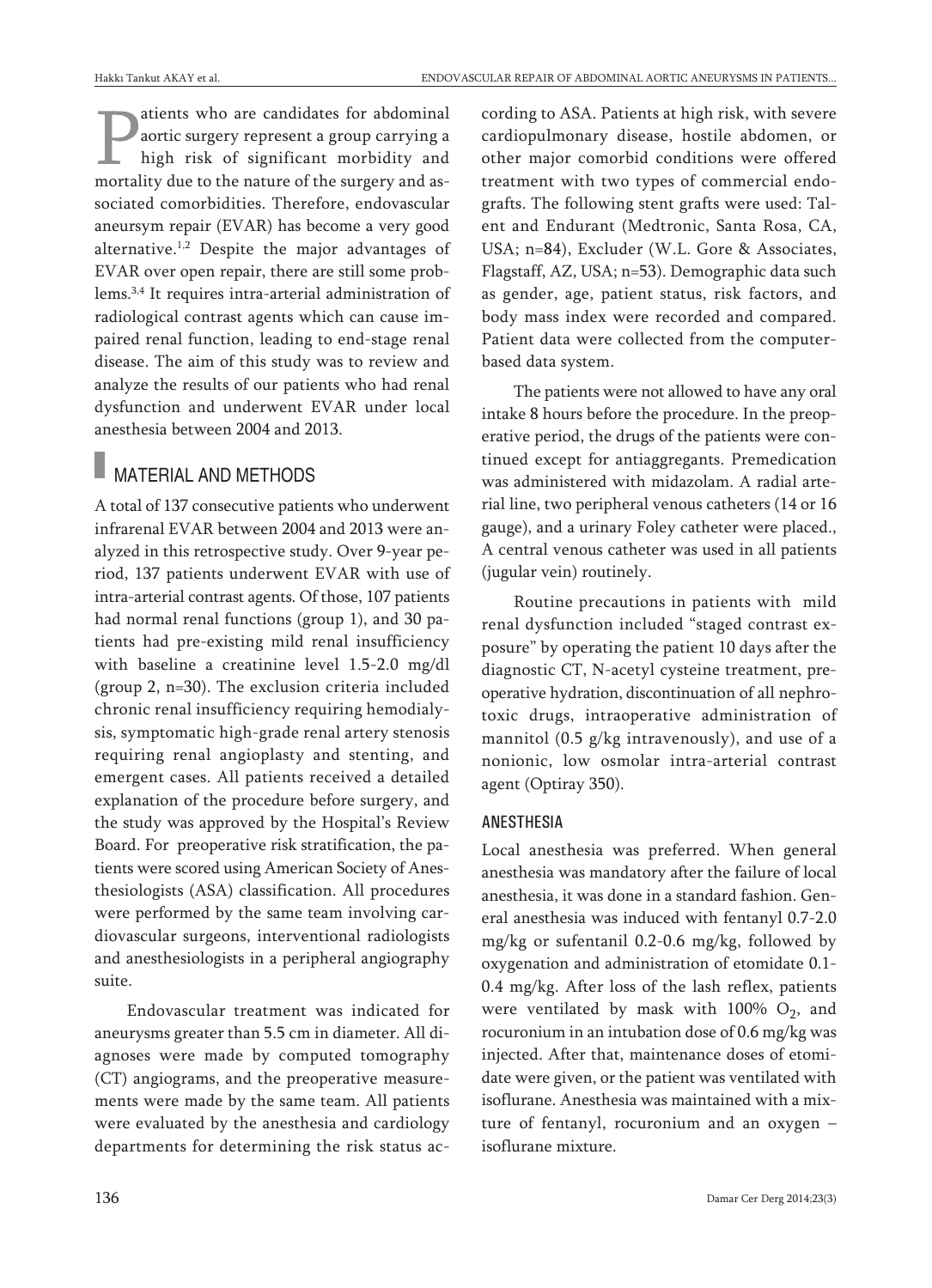Intraoperative monitoring included continuous electrocardiogram, invasive arterial blood pressure, transcutaneous oxygen saturation, and urine output. Cefazolin sodium was administered intravenously (IV) for antibiotic prophylaxis in the operating room. Oxygen was supplied by nasal cannula, mask, or endotreacheal tube, when necessary. Local anesthesia was achieved using lidocaine 1% into the femoral cut-down site (maximum dose 4 mg/kg). Sedation was achieved by propofol, fentanyl or midazolam, when needed.

Procedure time, fluoroscopy time, the amount of contrast agent used were compared between two groups.

In the postoperative period, cardiac, respiratory and renal complications, intensive care unit stay times and endoleaks were compared between the groups. Renal failure was defined as need for temporary or permanent dialysis, or a increase in creatinine levels (any value more than 1.5 mg/dl). Dialysis indications were severe metabolic acidosis, severe hyperkalemia, and fluid overload which did not respond to diuretic treatment. Respiratory complications were defined as the occurrence of pneumonia, respiratory failure requiring pharmacologic intervention, or ventilatory support. Cardiac complications were defined as presence of precordial pain, electrocardiographical changes, increased cardiac enzymes, symptoms and signs of pulmonary congestion, and ventricular failure. Endoleaks were categorized as described by White et al. 3

Charts, operative reports, and laboratory data were reviewed. In the initial postoperative period, serum creatinine levels were measured on postoperative days 1, 2 and 3. In patients with worsening renal function, daily serum creatinine measurements were made until renal functions healed or improved. In these patients, serum creatinine was also measured at postoperative office visit, on 10th day. Creatinine clearance indicated measure of glomerular filtration rate (GFR), and was calculated with the Cockroft formula: GFR  $_$  (140  $_$  Age)  $_$ Weight  $\frac{kg}{0.81}$  Serum creatinine  $\frac{mol}{L}$ .

#### STATISTICAL ANALYSIS

In this study, descriptive statistics are showed as mean  $\pm$  standard deviation (SD) for continuous variables. The distribution of continuous variables for normality was tested with Shapiro–Wilk test. Independent samples t test was performed for variables which were distributed normally. Continuity Correction Chi-Square test and Fisher's Exact Test were used for categoric variables, and were shown as frequency and percentage (%). Univariate binary logistic regression analysis was performed to find risk factors. The analyses were performed using SPSS software (Statistical Package for the Social Sciences, Version 20.0, SPSS Inc. Chicago, Illinois, USA). All p values were two-sided, and a p value of 0.05 or less was considered significant.

### **RESULTS**

The mean age of the patients was 73.1 years. The demographics, and comorbidities in patients undergoing EVAR are summarized in Table 1. There were no significant differences in demographic data, except hyperlipidemia. Hyperlipidemia was more common in patients in group 1 (p=0.011).

Local anesthesia was preferred. Anesthetic conversion from local to general anesthesia was necessary only in 3 patients (2.3%). Anxiety (2 patients) and airway obstruction during the procedure was the causes for conversion to general anesthesia. Preoperative mean creatinine level was  $0.99\pm0.21$  mg/dl in group I and  $1.73\pm0.28$  mg/dl in group II (p=0.0001). Transfusion of blood products was not required in any patients undergoing EVAR. There was not a statistically significant difference in procedure time, and contrast amount used between two groups. (p=0.143 and p=0.468, respectively). Perioperative features and postoperative intensive care unit and hospital stay times are summarized in Table 2. Intensive care unit stay and hospital stay times were significantly longer in group II (p=0.001). Overall 30-day mortality rate was 0.79%, with the one patient in group I. The cause of death was multi-organ failure triggered by pneumonia. The patient was a 85-year-old male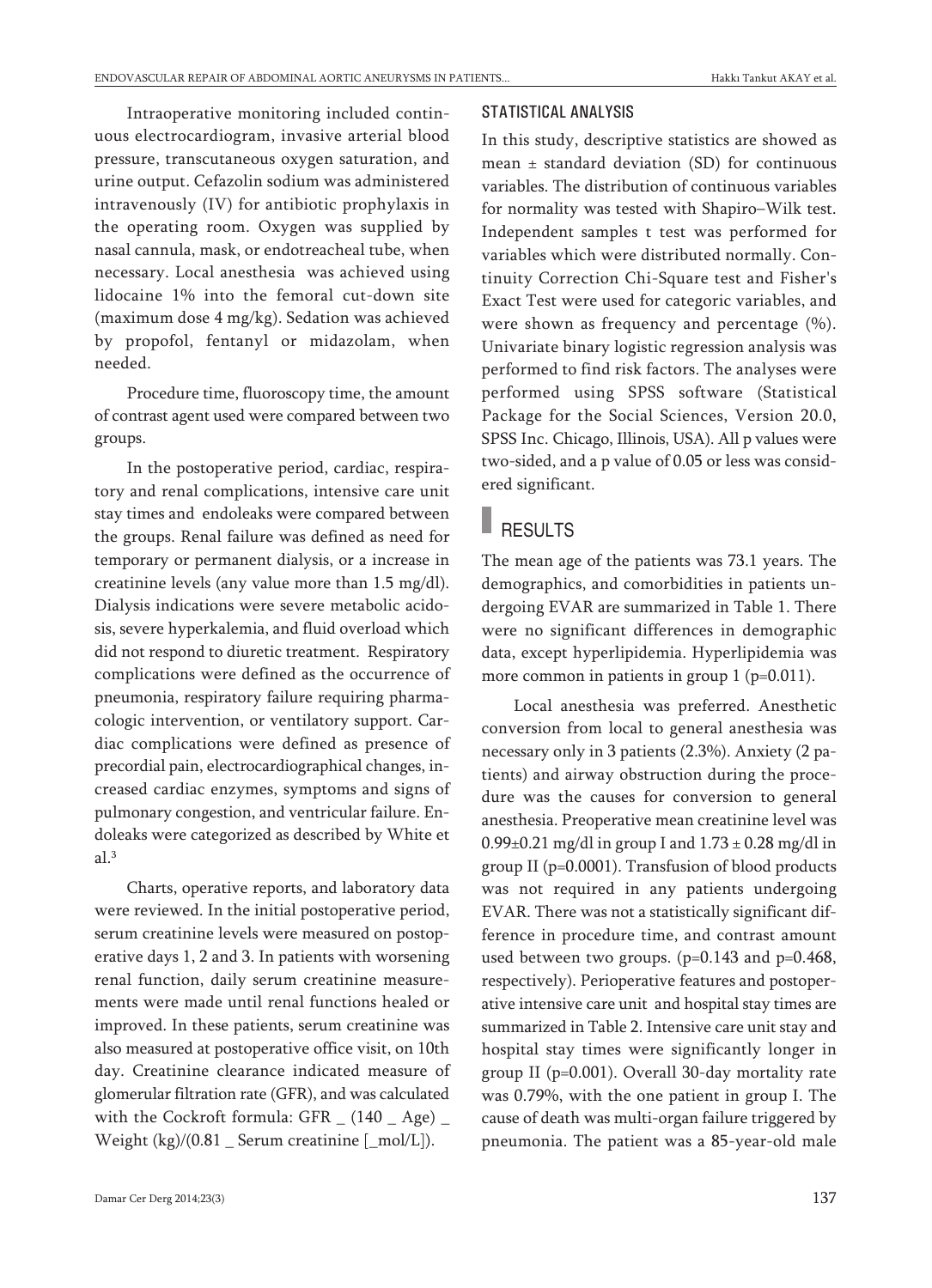| <b>TABLE 1: Demographic data.</b>     |                                                           |                                                         |         |  |  |
|---------------------------------------|-----------------------------------------------------------|---------------------------------------------------------|---------|--|--|
|                                       | Group I (normal renal function)<br>$(n=107$ patients 78%) | Group II (renal dysfunction)<br>$(n=30$ patients 21.8%) | p       |  |  |
| Female gender                         | 38 (35.5%)                                                | $13(43.3\%)$                                            | 0,569   |  |  |
| Age                                   | $78 \pm 5.2$                                              | $72 \pm 9.3$                                            | 0.002   |  |  |
| ASA III                               | 44 (41%)                                                  | 17 (56.6%)                                              | 0,191   |  |  |
| ASA IV                                | 18 (16.8%)                                                | 8(26.6%)                                                | 0.341   |  |  |
| Smoking                               | 74 (69.1%)                                                | 17 (56.6%)                                              | 0.288   |  |  |
| Hypertension                          | 83 (77.5%)                                                | 21 (70%)                                                | 0.538   |  |  |
| <b>COPD</b>                           | 43 (40.1%)                                                | $9(30\%)$                                               | 0.422   |  |  |
| Diabetes mellitus                     | 36 (33.6%)                                                | 11 (36.6%)                                              | 0.486   |  |  |
| Hyperlipidemia                        | 39 (36.4%)                                                | $4(13.3\%)$                                             | 0.029   |  |  |
| Body mass index                       | $26 \pm 2.3$                                              | $25 \pm 3.1$                                            | 0.108   |  |  |
| Peripheral arterial disease           | 21 (19.6%)                                                | 8(26.6%)                                                | 0.561   |  |  |
| Coronary artery disease               | 28 (26.1%)                                                | 11 (36.6%)                                              | 0.370   |  |  |
| Low ejection fraction (below 35%)     | 32 (29.9%)                                                | 12(40%)                                                 | 0.409   |  |  |
| Difficult anatomy                     | 12 (11.2%)                                                | 4 (13.3%)                                               | 0.752   |  |  |
| Preoperative creatinine level (mg/dl) | $0.99 \pm 0.21$                                           | $1.73 \pm 0.28$                                         | 0.00001 |  |  |

ASA: American Society of Anesthesiologists, COPD: Chronic obstructive pulmonary disease.

| <b>TABLE 2:</b> Operation details and postoperative period. |                                 |                              |         |  |  |
|-------------------------------------------------------------|---------------------------------|------------------------------|---------|--|--|
|                                                             | Group I (Normal renal function) | Group II (Renal dysfunction) | р       |  |  |
| Operation time                                              | $153 \pm 18.3$ mins             | $157 \pm 11.2$ mins          | 0.143   |  |  |
| Floroscopy time                                             | $33 \pm 3.5$ min                | $31.2 \pm 2.4$ min           | 0.002   |  |  |
| Contrast                                                    | $167 + 54$ ml                   | $158 \pm 61$ ml              | 0.468   |  |  |
| ICU stay time                                               | $1.4 \pm 0.6$ days              | $3.7 \pm 1.8$ days           | < 0.001 |  |  |
| Hospital stay time                                          | $3.2 \pm 1.1$ days              | $5.6 \pm 1.3$ days           | < 0.001 |  |  |

ICU: Intensive care unit.

with ASA IV status. Cardiac complications were observed in four patients (3 in normal renal function group, 1 in renal dysfunction group) and included myocardial infarction, atrial fibrillation in two patients and congestive heart failure. Pulmonary complications included decompensation of pre-existing chronic obstructive pulmonary disease (COPD) requiring ventilatory support in two patients, pneumonia and pleural effusion. Renal complications (5 patients) included contrast-induced acute renal failure in 4 patients in group II, and one patient in group I. Those patients recovered after 2 or 3 dialysis sessions without being dialysis-dependent permanently. One patient with compensated renal failure became dialysis dependent (in renal dysfunction group, Group II). There was one pa-

tient in group I who required temporary dialysis. This patient had a juxtarenal aneurysm, and needed internal iliac artery coil embolization. Postoperative complications requiring for dialysis were significantly higher in group II (p=0.0001). Operative details, mortality and renal complications in the postoperative period are summarized in Tables 2 and 3. Serum creatinine levels increased in 10 patients when compared to the preoperative levels (7 patients in group II, and 3 patients in group I, p=0.001). In all these patients, the amount of contrast used was more than 200 ml. Mean serum creatinine levels in postoperative 1st, 3rd and 10th days were  $1.14\pm0.2$ ,  $1.17\pm0.18$  and  $1.18\pm0.21$  mg/dl, respectively in group I (p=0.001). Mean serum creatinine levels in postoperative 1st, 3rd and 10th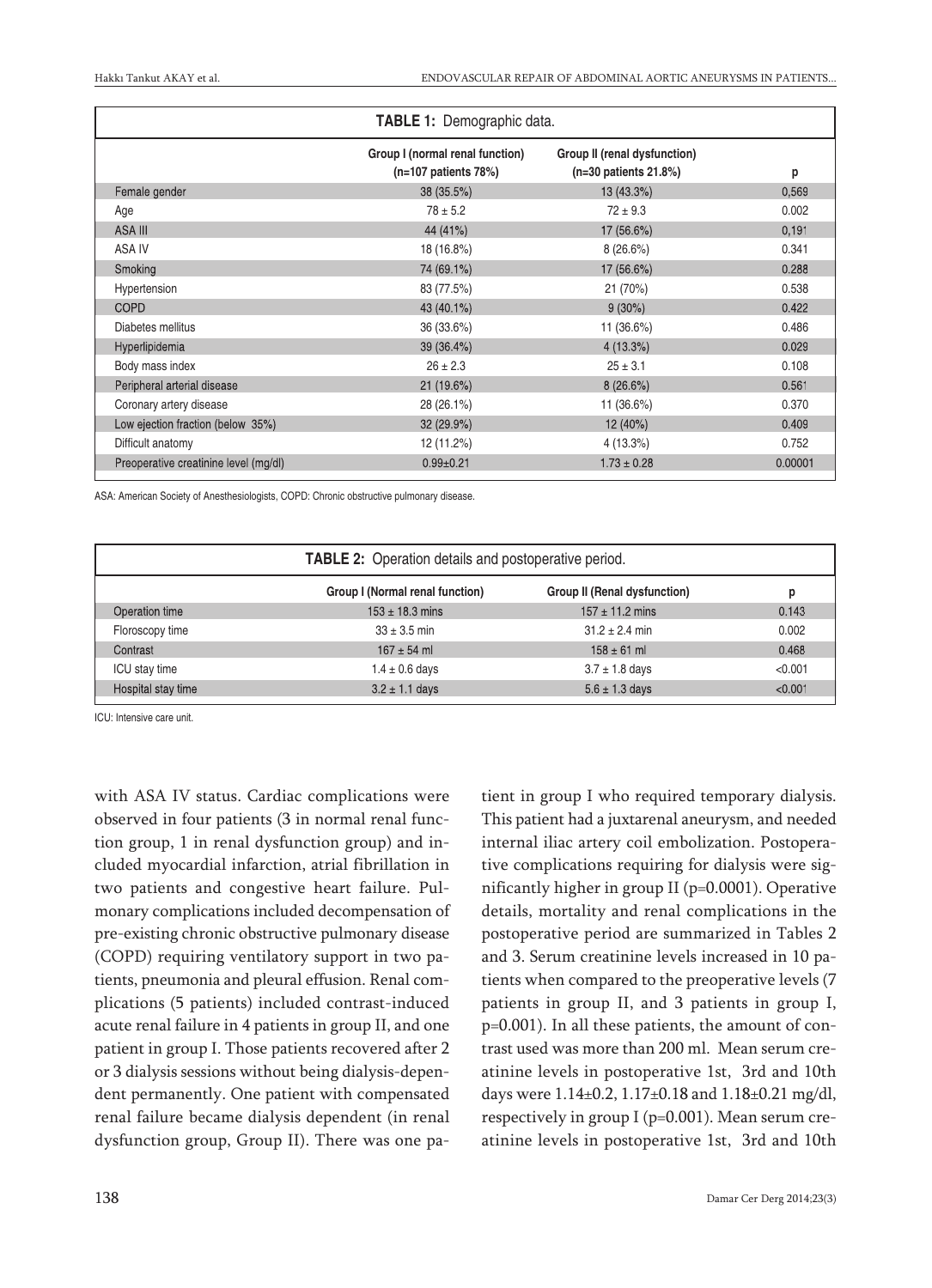| <b>TABLE 3:</b> Mortality and renal complications in the postoperative period. |           |         |        |                 |            |
|--------------------------------------------------------------------------------|-----------|---------|--------|-----------------|------------|
|                                                                                |           | Group I |        | <b>Group II</b> |            |
| <b>Variables</b>                                                               | $n = 107$ | %       | $n=30$ | %               |            |
| Mortality                                                                      | $\Omega$  |         | 3.3    | n.s             |            |
| Temporary dialysis                                                             |           | 0.9     |        | 16.6            | $p=0.0001$ |
| Permanent dialysis                                                             |           |         | 3.3    | n.s             |            |
| Increase in creatinine level                                                   |           | 2.8     |        | 23.3            | $p=0.0001$ |

n.s = not significant.

days in group II were 1.96±0.46, 2.04±0.63 and 1.93±0.74 mg/dl, respectively in group II. Mean creatinine clearance levels are shown in Figure 1.

There was no accidental coverage of renal arteries. In 6 patients, suprarenal fixation was needed. Intensive care unit and hospital stay times were significantly shorter in group I  $(p=0.034)$ There was no conversion to open surgery. Accessrelated complications were observed in one patient in group I, and one in group II (one groin hematoma and one groin infection). None of these access sites required surgery. Postoperative pain management was handled by use of non-steroidal anti-inflammatory drugs, paracetamol, or opioids, when needed. Postoperative pain management was not different between the groups.

Type I endoleak was observed in four patients (2.7%). Three type I endoleaks were observed in group I with challenging aneurysm morphologies, short landing zones and angulated necks. The solution for type I endoleaks were maintained by endovascular procedures. There were 18 type II endoleaks in group I, and 5 in group II. There was one type III endoleak in group I.

Univariate analysis did not indicate peripheral arterial disease, hypertension, smoking, chronic obstructive pulmonary disease or diabetes mellitus as significant risk factors for worsening renal insufficiency or death. Univariate analysis indicated that presence of coronary artery disease, low ejection fraction, preexisting renal dysfunction, use of larger volumes of contrast agent, difficult anatomy (such as juxtarenal aneursym, short landing zone) significantly increased the risk for increased postoperative serum creatinine (p=0.001). Chronic

renal insufficiency, low ejection fraction and increased contrast agent increased the risk for dialysis ( $p<0.05$ ). When chronic renal insufficiency value increased 1 unit, the risk of dialysis increased 5.2 units (95 C.I.% 4.7\_5.4) (p=0.08), and the risk of rise in creatinine levels increased 4.7 units (95 C.I.%  $4.4\text{--}5$ ) (p=0.04). When low ejection fraction value increased 1 unit, the risk of dialysis increased 4.2 units (95 C.I.% 3.8\_4.4) (p<0.001), and the risk of rise in creatinine levels increased 7.1 units (95 C.I.%  $6.6$  –7.3) (p<0.001). When contrast agent value increased 1 unit, the risk of dialysis increased 2.2 units (95 C.I.% 28\_2.5) (p<0.001), and the risk of rise in creatinine levels increased 3.1 units (95 C.I.% 2.7\_3.3) ( $p<0.001$ ). Table 4 shows the summary of the risk factors.



**FIGURE 1:** Postoperative creatinine clearance levels.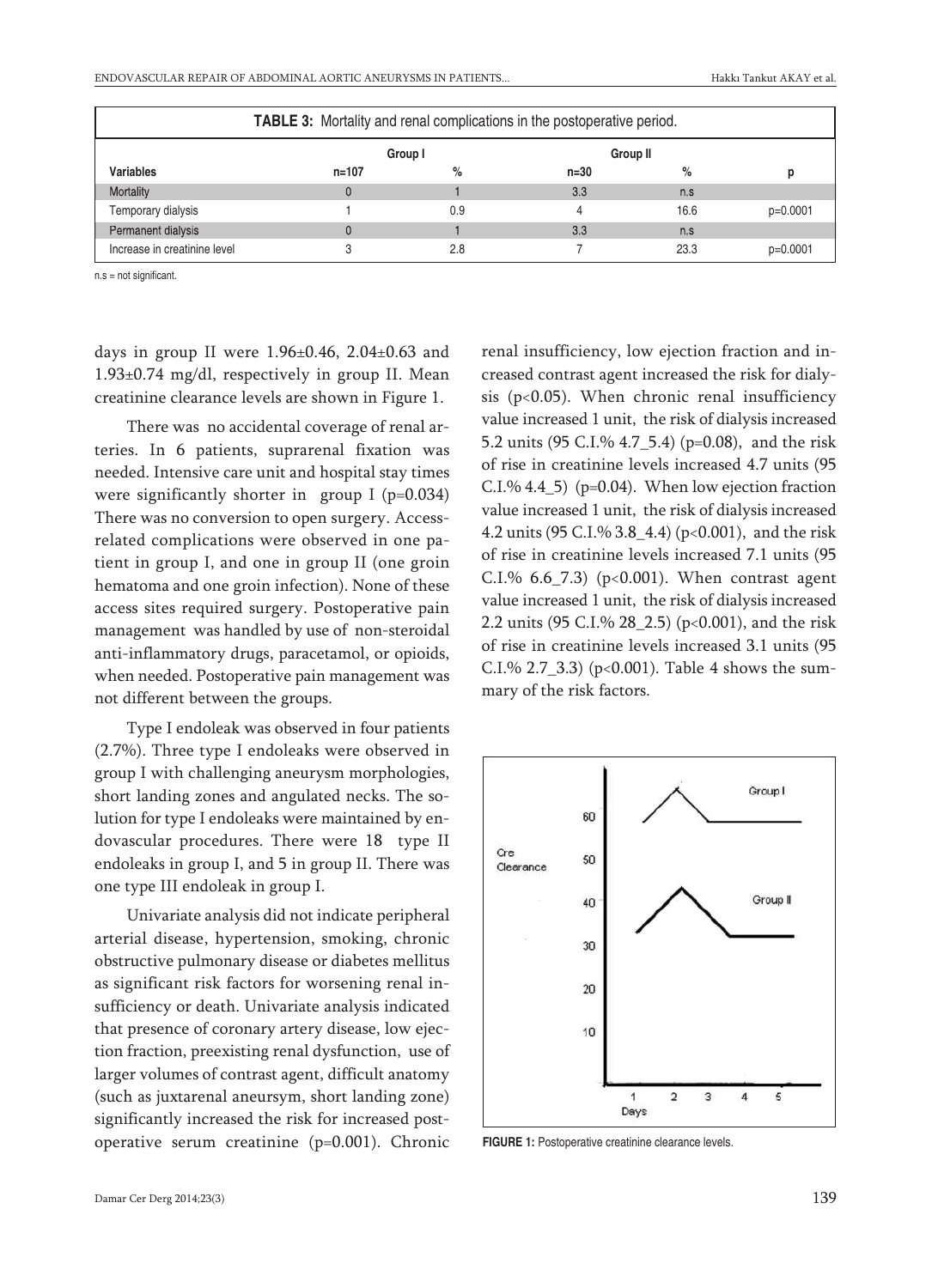| <b>TABLE 4:</b> Univariate risk analysis.    |                 |           |       |                |         |                                |       |                |
|----------------------------------------------|-----------------|-----------|-------|----------------|---------|--------------------------------|-------|----------------|
|                                              | <b>Dialysis</b> |           |       |                |         | Rise in serum creatinine level |       |                |
|                                              | 95%CI for OR    |           |       |                |         | 95%Cl for OR                   |       |                |
| <b>Risk factors</b>                          | p value         | <b>OR</b> | Lower | Upper          | p value | <b>OR</b>                      | Lower | Upper          |
| Low EF (below 35%)                           | < 0.001         | 4.2       | 3.8   | 4.4            | < 0.001 | 7.1                            | 6.6   | 7.3            |
| Contrast agent                               | < 0.001         | 2.2       | 2     | 2.5            | 0.002   | 3.1                            | 2.7   | 3.3            |
| Coronary artery disease                      | 0.40            | 1.8       | 1.5   | 2.1            | 0.002   | 2.3                            | 1.3   | 2.5            |
| Peripheral arterial disease                  | 0.60            | 1.7       | 1.5   | 1.9            | 0.7     | 0.9                            | 0.7   | 1.1            |
| Renal dysfunction                            | 0.03            | 5.2       | 4.7   | 5.4            | 0.04    | 4.7                            | 4.4   | 5              |
| Smoking                                      | 0.40            | 2.1       | 1.8   | 2.4            | 0.5     | 1.5                            | 1.3   | 1.8            |
| <b>COPD</b>                                  | 0.50            | 1.4       | 1.2   | 1.6            | 0.7     | 1.8                            | 1.5   | $\overline{2}$ |
| Pre- and postoperative hypotension           | 0.08            | 1.9       | 1.7   | 2.2            | 0.07    | 2.4                            | 2.2   | 2.7            |
| Diabetes mellitus                            | 0.60            | 1.8       | 1.6   | $\overline{2}$ | 0.8     | 1.6                            | 1.3   | $\overline{2}$ |
| Anatomic difficulties (juxtarenal aneursyms) | 0.06            | 2.7       | 2.4   | 2.9            | 0.001   | 5                              | 4.6   | 5.3            |

OR: Odds ratio, CI: Confidence interval, EF: Ejection fraction, COPD: Chronic obstructive pulmonary disease.

Mean follow up period was  $28.3 \pm 11$  months. In that period, 3 patients became dialysis-dependent. In the follow up period, CT angiogram with contrast agent was not used in patients with renal dysfunction. Doppler ultrasonography and CT without contrast were the primary choices in patients with renal dysfunction.

## **DISCUSSION**

Abdominal aortic aneurys is a life-threatening condition, and a successful outcome depends on many factors, including surgical and anesthetic expertise, adequate hospital facilities to deal effectively with complications (e.g. cardiology, critical care and renal support), and general cooperation between different specialties for perioperative management. Just as in all fields of surgery, developments have occurred in the direction of minimally invasive techniques to reduce mortality, morbidity, and discomfort to patients. In vascular surgery, this direction has been embodied by the development of EVAR.

Over the past decade EVAR with intra-arterial contrast agents has become an established method for aortoiliac aneurysm repair. It requires intra-arterial administration of radiological contrast agents, which can cause impaired renal function leading to end-stage renal disease. Chronic renal insufficiency is a relative contraindication for use of intra-arterial contrast agents, and is thought to further increase the risks of EVAR. Another patient population at increased risk for perioperative complications after open or endovascular repair are those with preoperative renal insufficiency. Although recent studies have shown that progressive renal dysfunction may develop in patients after EVAR, data are conflicting about the effect of EVAR on renal function.<sup>4,5</sup> The incidence of worsening renal function in patients undergoing an open aneurysm repair with normal preoperative renal function is below 6%, and two- to threefold increases may be seen in patients with preexisting chronic renal insufficiency. <sup>4</sup> Some reports showed that mortality in patients undergoing EVAR with preexisting chronic renal insufficiency was significantly higher when compared to patients without renal problems. <sup>6</sup> On the contrary, some reports demonstrate that with perioperative precautions, including adequate intravenous hydration, use of low osmolar contrast agents, avoidance of nephrotoxic drugs, and use of mannitol to promote diuresis, risk for worsening of renal failure was low, and not significantly increased in patients with preexisting chronic renal insufficiency when compared to the patients with normal renal function. <sup>4</sup> In our study, renal dysfunction was found as a major risk factor for worsening of renal failure even if mortality and morbidity rates were comparable with patients with normal renal functions. Some authors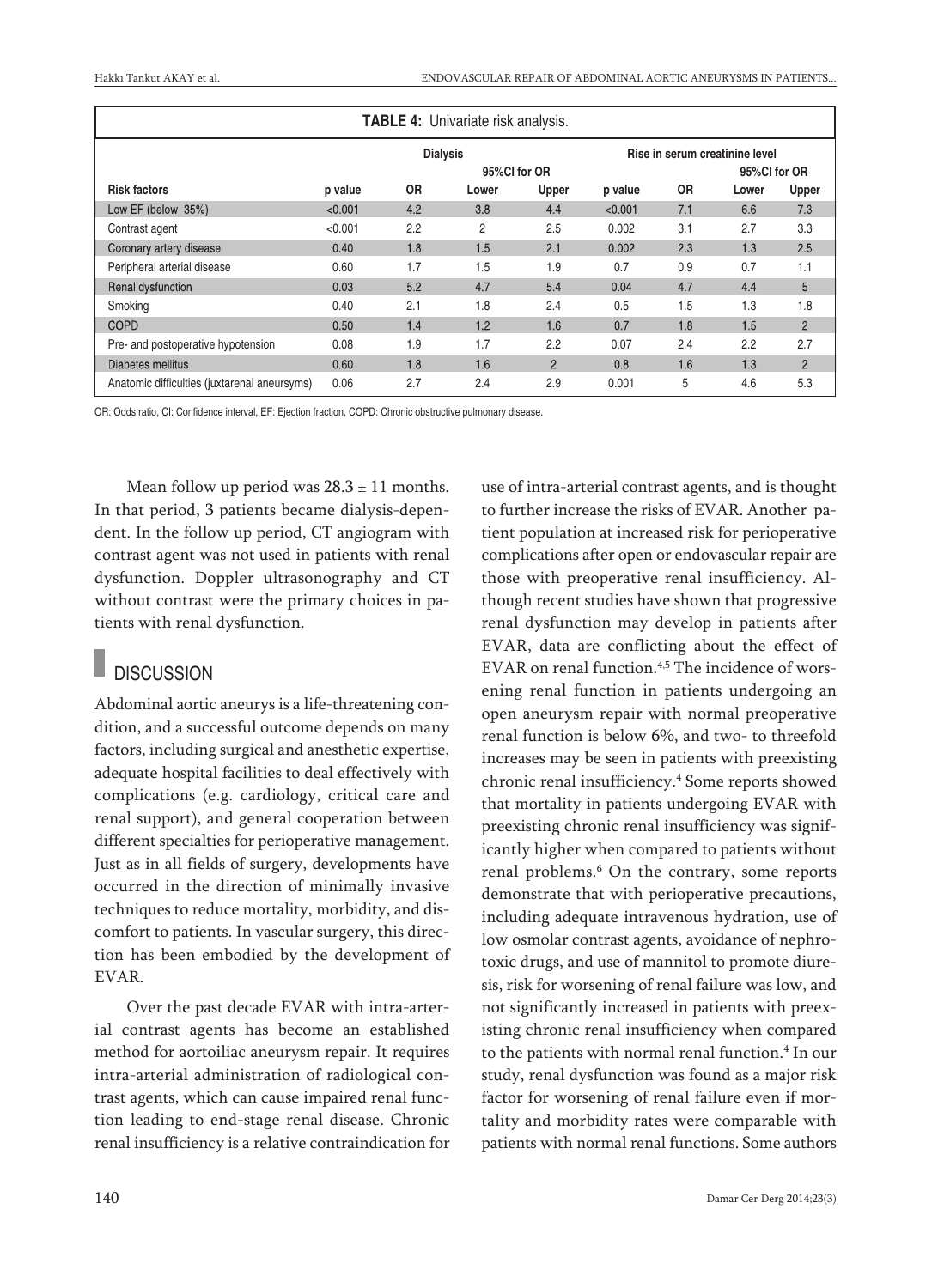reported their experience in 116 patients at high risk undergoing EVAR. Twenty-six of their patients with preexisting chronic renal insufficiency received mean intra-arterial contrast volume of 155 ml during EVAR, and a transient increase in serum creatinine developed postoperatively in only one patient. <sup>7</sup> In our study, serum creatinine levels increased in seven patients, which may be attributed to comorbid factors and larger amount of contrast volume used.

Another issue in patients undergoing EVAR is contrast nephropathy. Patients with chronic renal insufficiency, particularly in association with diabetic nephropathy and dehydration, are increasingly susceptible to the deleterious effects of intra-arterial contrast agents. In our study, despite precautions taken in the perioperative period (using an automated volume controllable power injector for contrast delivery and trying to use minimum amount of contrast agent and diluting the contrast up to 30%), using contrast agent more than 200 ml (usually as a result of repeated angiograms due to anatomically challenging cases such as short landing zones, internal iliac artery coiling, endoleak controls) was a risk factor in increased serum creatinine levels and postoperative dialysis. The patients with renal dysfunction underwent EVAR at least 10 days after CT scanning. Adequate intravenous hydration, use of N-acetyl cysteine (600 mg orally twice daily), using local anesthesia, avoidance of nephrotoxic drugs, avoidance of perioperative hypotension, and use of mannitol when required were the other precautions. In our series, our strategy was waiting for 10 days between the diagnostic CT angiogram and the procedure. We may comment that we might have get better results in preventing the increase in serum creatinine if we did the same "staging" strategy especially in patients who needed internal iliac artery coil embolizations. In our series, renal complications (5 patients) included contrast-induced acute renal failure in 4 patients in group II, and one patient in group I. These patients recovered with 2 or 3 dialysissessions without being dialysis-dependent permanently. One patient with compensated renal failure became dialysis dependent (in renal dysfunction group, group II). There was one patient in group I who required temporary dialysis. This patient had a juxtarenal aneurysm, and needed internal iliac artery coil embolization. The need of a prolonged floroscopy time and increased contrast amount were the major risk factors for dialysis. In the follow up period, 3 patients became dialysisdependent which may be attributed to the progressive nature of the chronic compensated renal disease.

It is well recognized that renal dysfunction is common in patients with heart failure, and it is a poor prognostic factor. 8-12 Chronic heart failure (CHF) is caused by loss of ventricular function and by various adaptational responses, including neurohormonal activation, peripheral vasoconstriction, and salt and water retention. <sup>8</sup> A large number of clinical, hemodynamic, biochemical, and electrophysiological factors have now been identified that are related to prognosis in patients with CHF.<sup>11</sup> In routine clinical practice, left ventricular ejection fraction carries an independent prognostic value. 8- <sup>10</sup> It was also demonstrated that renal hemodynamic reserve is already impaired in patients with asymptomatic left ventricular dysfunction In our study, patients with low ejection fraction had a significant tendency for having impaired renal functions. Other preexisting comorbid conditions, including smoking, COPD, hypertension, and diabetes mellitus did not have any adverse effects on worsening renal functions.

Another important factor is the choice of anesthesia. It is well known that anesthesia and surgical stress have a significant effects on renal functions and body fluid regulation in both direct and indirect ways. Inhalation anesthetics generally reduce glomerular filtration and urine output. Volatile anesthetics in general cause a decrease in glomerular filtration rate likely caused by a decrease in renal perfusion pressure either by decreasing systemic vascular resistance (eg, isoflurane or sevoflurane) or cardiac output (eg, halothane). This decrease in glomerular filtration rate is exacerbated by hypovolemia and the release of catecholamines and antidiuretic hormone as a response topainful stimulation during surgery. <sup>11</sup> Positive